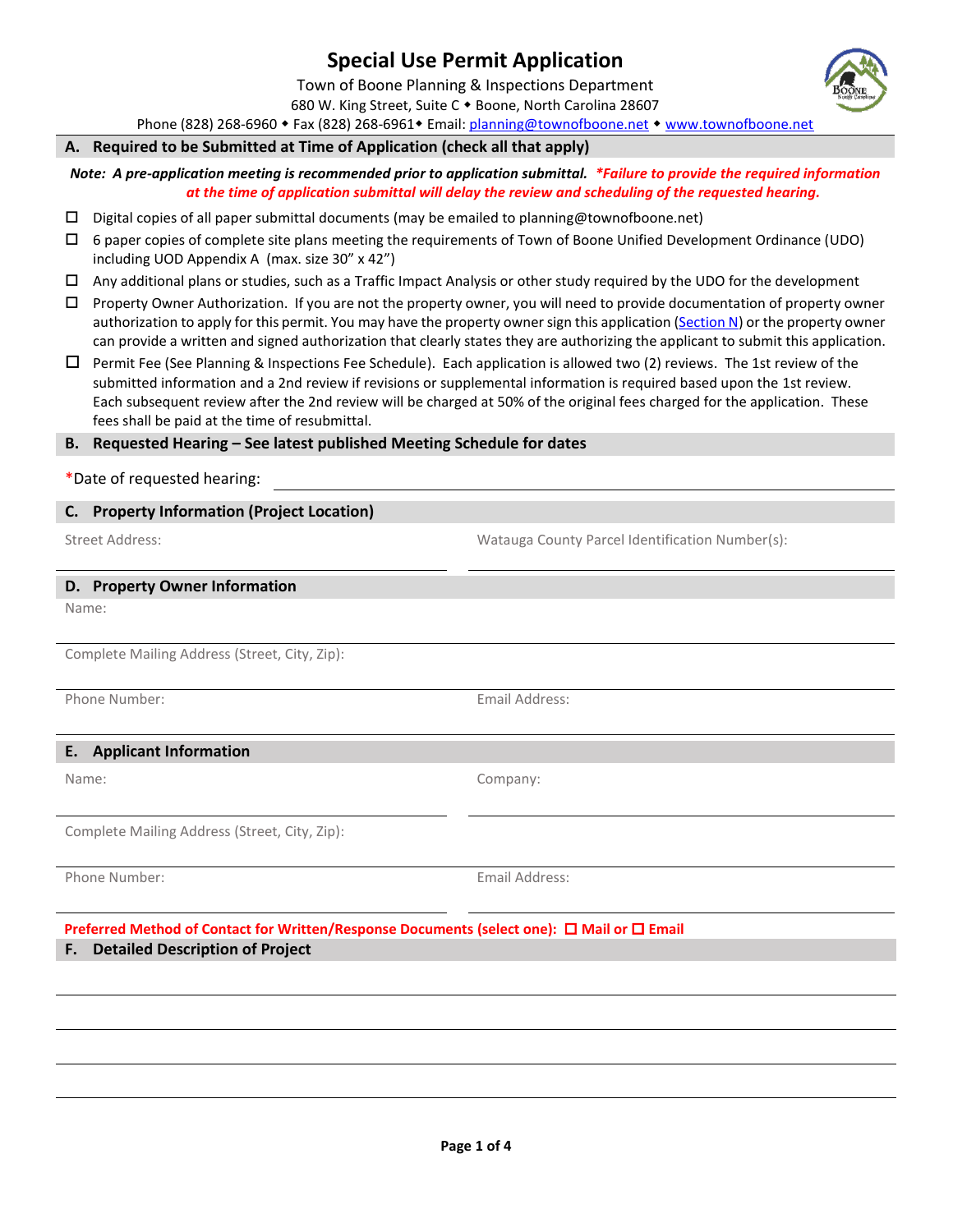## **G. Project Cost**

Project Cost:

| k.     |
|--------|
|        |
| ٠      |
| I<br>ł |

| H. Development Information                                                                                                |                                                                                                                  |                                                                                                                                                                                                                                |                                                                                                                      |                                                                                                                                                                                                                               |  |
|---------------------------------------------------------------------------------------------------------------------------|------------------------------------------------------------------------------------------------------------------|--------------------------------------------------------------------------------------------------------------------------------------------------------------------------------------------------------------------------------|----------------------------------------------------------------------------------------------------------------------|-------------------------------------------------------------------------------------------------------------------------------------------------------------------------------------------------------------------------------|--|
|                                                                                                                           | Is the development subject to a previous Special Use Permit? $\Box$ Yes $\Box$ No $\Box$ Unknown                 |                                                                                                                                                                                                                                |                                                                                                                      |                                                                                                                                                                                                                               |  |
|                                                                                                                           |                                                                                                                  |                                                                                                                                                                                                                                |                                                                                                                      |                                                                                                                                                                                                                               |  |
|                                                                                                                           | Are there any other variances granted that impact the property? $\Box$ Yes $\Box$ No $\Box$ Unknown              |                                                                                                                                                                                                                                |                                                                                                                      |                                                                                                                                                                                                                               |  |
|                                                                                                                           | If yes, please describe:                                                                                         |                                                                                                                                                                                                                                |                                                                                                                      |                                                                                                                                                                                                                               |  |
|                                                                                                                           |                                                                                                                  |                                                                                                                                                                                                                                | <u> 1989 - Johann Stein, mars and de Britannich (b. 1989)</u>                                                        |                                                                                                                                                                                                                               |  |
|                                                                                                                           | Are there any other variances requested with this development? $\Box$ Yes $\Box$ No                              |                                                                                                                                                                                                                                |                                                                                                                      |                                                                                                                                                                                                                               |  |
|                                                                                                                           |                                                                                                                  |                                                                                                                                                                                                                                |                                                                                                                      |                                                                                                                                                                                                                               |  |
| Number of Proposed Phases:                                                                                                |                                                                                                                  |                                                                                                                                                                                                                                | <u> 1989 - Johann John Stein, markin fan it ferskearre fan it ferskearre fan it ferskearre fan it ferskearre fan</u> |                                                                                                                                                                                                                               |  |
|                                                                                                                           | If requesting vesting greater than 2 years (UDO Section 4.14), list amount requested (up to 3 additional years). |                                                                                                                                                                                                                                |                                                                                                                      |                                                                                                                                                                                                                               |  |
| <b>Use Information</b><br>Proposed Land Use(s) (Specific Use # from UDO Section 15.07 Required):<br>Existing Land Use(s): |                                                                                                                  |                                                                                                                                                                                                                                |                                                                                                                      |                                                                                                                                                                                                                               |  |
|                                                                                                                           | J. Building/Structure Information (include information for additional buildings on a separate sheet)             |                                                                                                                                                                                                                                |                                                                                                                      |                                                                                                                                                                                                                               |  |
| <b>Building Footprint Square Footage:</b>                                                                                 |                                                                                                                  |                                                                                                                                                                                                                                |                                                                                                                      |                                                                                                                                                                                                                               |  |
| Total Building Square Footage (all floors):                                                                               |                                                                                                                  |                                                                                                                                                                                                                                |                                                                                                                      |                                                                                                                                                                                                                               |  |
| <b>Number of Stories</b>                                                                                                  |                                                                                                                  |                                                                                                                                                                                                                                | Current: <u>______________________</u>                                                                               |                                                                                                                                                                                                                               |  |
| <b>Building Height:</b>                                                                                                   |                                                                                                                  | Current:                                                                                                                                                                                                                       |                                                                                                                      |                                                                                                                                                                                                                               |  |
| Number of Units:                                                                                                          |                                                                                                                  | Current: Electronic Current of the Current of the Current of the Current of the Current of the Current of the Current of the Current of the Current of the Current of the Current of the Current of the Current of the Current |                                                                                                                      | Proposed: The contract of the contract of the contract of the contract of the contract of the contract of the contract of the contract of the contract of the contract of the contract of the contract of the contract of the |  |
| Number of Bedrooms:                                                                                                       |                                                                                                                  | Current:                                                                                                                                                                                                                       |                                                                                                                      | Proposed:                                                                                                                                                                                                                     |  |
| K. Environmental Information                                                                                              |                                                                                                                  |                                                                                                                                                                                                                                |                                                                                                                      |                                                                                                                                                                                                                               |  |
| Total Land Area:                                                                                                          | $\Box$ Sq. Feet or $\Box$ Acres                                                                                  |                                                                                                                                                                                                                                |                                                                                                                      |                                                                                                                                                                                                                               |  |
| $\Box$ Sq. Feet or $\Box$ Acres<br>Disturbed Area:                                                                        |                                                                                                                  |                                                                                                                                                                                                                                |                                                                                                                      |                                                                                                                                                                                                                               |  |
| $\Box$ Yes $\Box$ No $\Box$ Unknown<br>Viewshed:<br>Is development occurring within the Viewshed Protection District?     |                                                                                                                  |                                                                                                                                                                                                                                |                                                                                                                      |                                                                                                                                                                                                                               |  |
| Slope:                                                                                                                    | Is development occurring on slopes in excess of 30%?<br>$\Box$ Yes $\Box$ No $\Box$ Unknown                      |                                                                                                                                                                                                                                |                                                                                                                      |                                                                                                                                                                                                                               |  |
|                                                                                                                           | Is development occurring on slopes in excess of 50%?<br>$\Box$ Yes $\Box$ No $\Box$ Unknown                      |                                                                                                                                                                                                                                |                                                                                                                      |                                                                                                                                                                                                                               |  |
| Watershed:                                                                                                                | Is the property located within a designated Water Supply Watershed Area?<br>$\Box$ Yes $\Box$ No $\Box$ Unknown  |                                                                                                                                                                                                                                |                                                                                                                      |                                                                                                                                                                                                                               |  |
|                                                                                                                           | If yes, please select: $\Box$ WS-II-CA                                                                           |                                                                                                                                                                                                                                | $\n  W$ S-IV-PA                                                                                                      | $\n  W - W - CA\n$                                                                                                                                                                                                            |  |
| Stream/River:                                                                                                             | Is there a stream or river on or near the property? $\Box$ Yes $\Box$ No                                         |                                                                                                                                                                                                                                |                                                                                                                      |                                                                                                                                                                                                                               |  |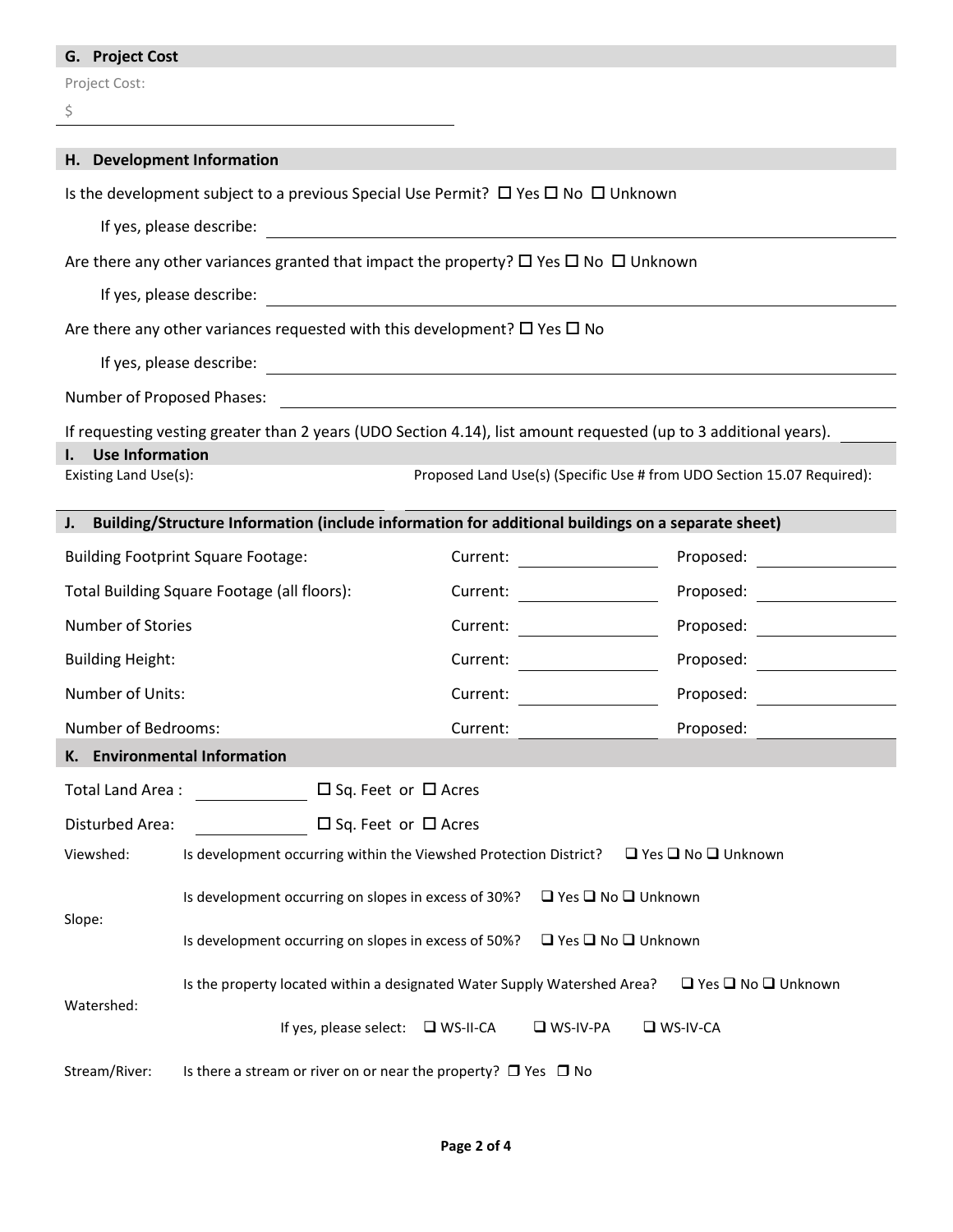| SFHA:                    | Is the property located within the Special Flood Hazard Area? □ Yes □ No □ Unknown                                   |                 |                     |         |                                                                                                                                               |
|--------------------------|----------------------------------------------------------------------------------------------------------------------|-----------------|---------------------|---------|-----------------------------------------------------------------------------------------------------------------------------------------------|
| Impervious<br>Area:      | What is the existing impervious area in the development?<br>What is the proposed impervious area in the development? |                 |                     |         | $\Box$ sq. feet $\Box$ acres<br>$\Box$ sq. feet $\Box$ acres                                                                                  |
| L.                       | <b>Design Professional Information</b>                                                                               |                 |                     |         |                                                                                                                                               |
| Designer is an:<br>Name: | $\Box$ Architect                                                                                                     | $\Box$ Engineer | □ Owner<br>Company: | □Other: |                                                                                                                                               |
|                          | Complete Mailing Address (Street, City, Zip):                                                                        |                 |                     |         |                                                                                                                                               |
| Phone Number:            |                                                                                                                      |                 | Email Address:      |         |                                                                                                                                               |
|                          |                                                                                                                      |                 |                     |         | Additional Designer Information: If additional designers are involved beyond the 1 listed, please provide additional info on a separate sheet |
|                          | M. Brownfields Agreement Notification                                                                                |                 |                     |         |                                                                                                                                               |

- 1. Does the applicant have or is the applicant planning to enter into a Brownfields Agreement with the NC Brownfields Program?  $\Box$  Yes  $\Box$  No (If yes, please answer question #2 below.)
- 2. Anticipated date for the first year of partial exclusion of property taxes:

## <span id="page-2-0"></span>**N. Applicant Signature and Property Owner Authorization**

I hereby certify that I am authorized to submit this application; that all information is correct and complete; and all work will comply with all applicable State and local laws, ordinances, and regulations. I will ensure that the Planning and Inspections Department is notified of any changes in the approved plans and specifications for the project permitted herein.

**Applicant (Print) Applicant (Signature) Date**

**Property Owner (Print) Property Owner (Signature) Date**